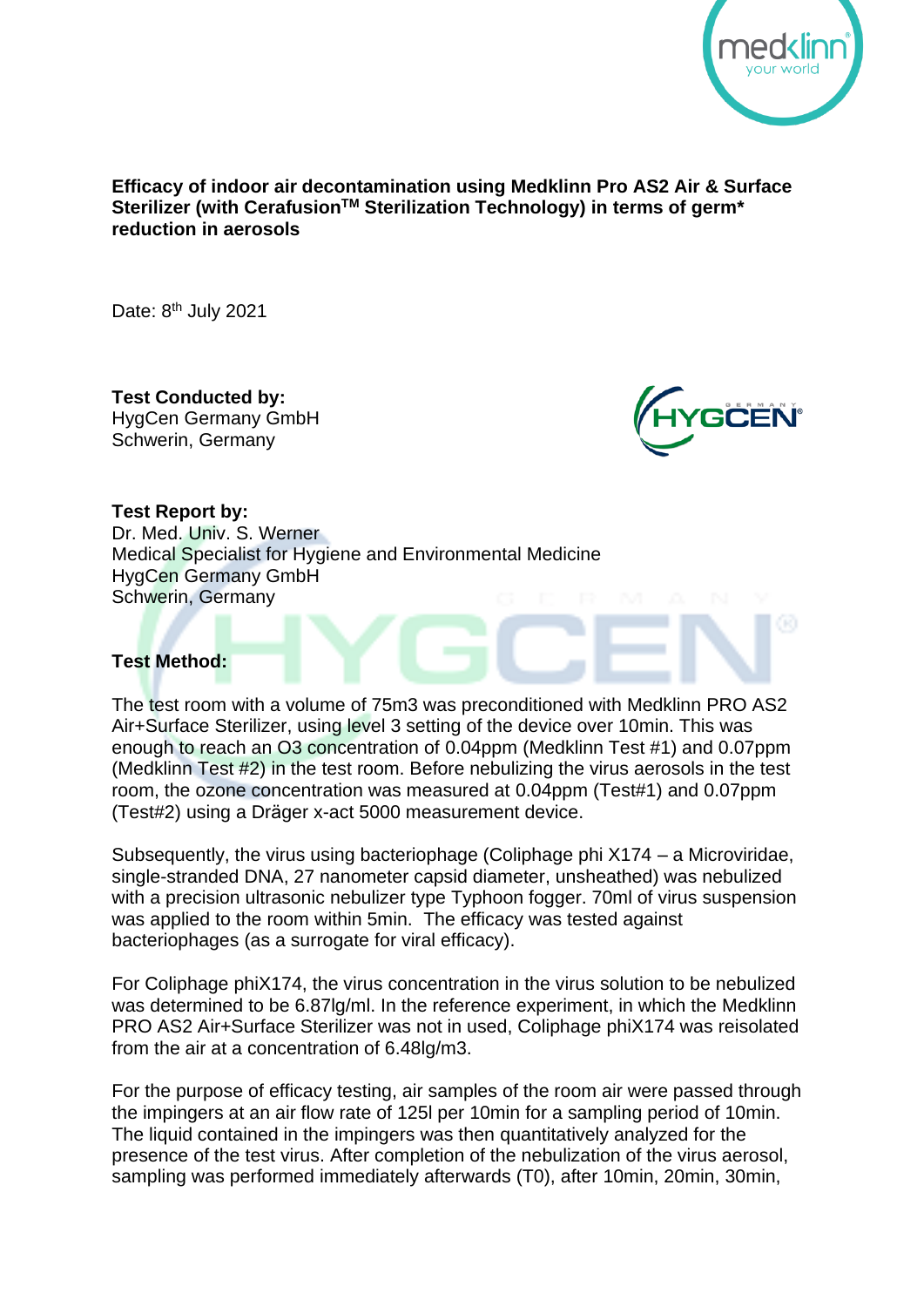

60min and 120min. The Medklinn PRO AS2 Air+Surface Sterilizer was in operation during the measurement time of 120min.

Compared to the control measurement, the following reduction rates could be determined for the individual points against time after completing the germination process during the operation of the Medklinn PRO AS2 Air+Surface Sterilizer (in a room preconditioned with the process for 10min).

# **Test Results:**

| Content of phiX174 in room air |                    |                 |                  |                 |                 |                         |                 |
|--------------------------------|--------------------|-----------------|------------------|-----------------|-----------------|-------------------------|-----------------|
|                                | test 210510        | test 210512     |                  | test 210630     |                 |                         |                 |
|                                |                    |                 |                  |                 | <b>Reductio</b> |                         | <b>Detectio</b> |
|                                | Reference          | <b>Medklinn</b> | <b>Reduction</b> | <b>Medklinn</b> | n factor        | <b>Reduction factor</b> | n limit         |
| Time (min)                     | test ( $\lg/m^3$ ) | test 1          | factor (Ig) V1   | test 2          | (lg) V2         | (Ig) average            | $(lg/m^3)$      |
| 0                              | 6,48               | 5,16            | 1,32             | 5,11            | 1,37            | 1,345                   | 2,2             |
| 10                             | 6,46               | 4,48            | 1,98             | 4,2             | 2,26            | 2,12                    | 2,2             |
| 20                             | 5,89               | 3,98            | 1,91             | 4,11            | 1,78            | 1,845                   | 2,2             |
| 30                             | 5,83               | 3,98            | 1,85             | 4,02            | 1,81            | 1,83                    | 2,2             |
| 60                             | 5,41               | 3,53            | 1,88             | 3,9             | 1,51            | 1,695                   | 2,2             |
| 120                            | 5,01               | 2,98            | 2,03             | 3,75            | 1,26            | 1,645                   | 2,2             |



**After 10min the maximum reduction factor was measured as a 2.12lg reduction (99% reduction) compared to the reference test**, when the Medklinn PRO AS2 Air+Surface